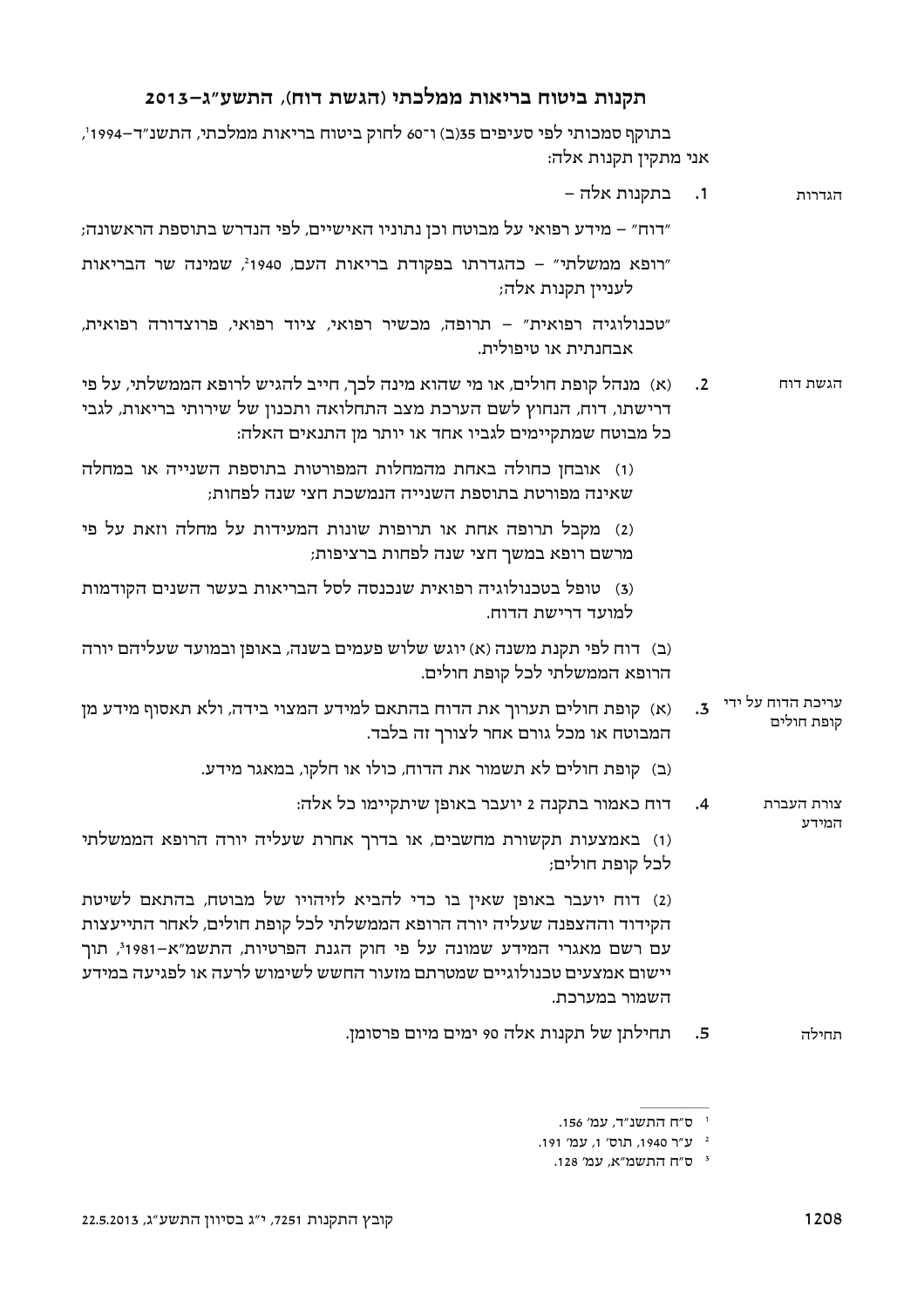## תוספת ראשונה

#### (תקנה 1)

- נתונים אישיים:  $\cdot$ 1
- (1) מספר זיהוי מוצפן;
	- מין;  $(2)$
	- (3) שנת לידה;
	- (4) ארץ לידה;
	- (5) שנת עליה:
	- (6) ארץ לידת האם;
	- (7) ארץ לידת האב;
- "אזור "גאוגרפי סטטיסטי";
- (9) עישון (מעשן/לא מעשן);
	- (10) משקל;
		- (11) גובה:
- (12) האם נפטר ואם כן חודש ושנת הפטירה;
- (13) מצב תפקודי (עצמאי/תשוש/סיעודי/סיעודי מורכב/תשוש נפש).
	- מידע רפואי הנדרש לפי תקנה 2(א)(1):  $\cdot$ .2
		- (1) המחלה שבה חולה המבוטח:
	- (2) החודש והשנה שבהם אובחנה המחלה:
	- (3) שם התרופות שמקבל המבוטח לטיפול במחלתו;

(4) החודש והשנה שבהם נצרכו המרשמים שניתנו למבוטח הנוטל תרופות לטיפול רמחלחו:

(5) החודש והשנה שבהם נערכה בדיקה לגילוי מוקדם של המחלה (אם בוצעה בדיקה לגילוי מוקדם של המחלה);

(6) ממצאי הבדיקה לגילוי מוקדם של המחלה (אם בוצעה בדיקה לגילוי מוקדם של המחלה).

- מידע רפואי הנדרש לפי תקנה 2(א)(2):  $\overline{.}3$
- (1) שם התרופות שמקבל המבוטח לפי תקנה 2(x)(2);

(2) החודש והשנה שבהם נצרכו המרשמים שניתנו למבוטח הנוטל תרופות לפי תקנה 2(א)(2);

(3) המחלה שבה חולה המבוטח הנוטל תרופות על פי מרשם רופא במשך חצי שנה לפחות (אם קיימת אבחנה למחלה);

(4) החודש והשנה שבהם אובחנה המחלה שבה חולה המבוטח הנוטל תרופות על פי מרשם רופא במשך חצי שנה לפחות (אם קיימת אבחנה למחלה).

- מידע רפואי הנדרש לפי תקנה 3(x)(3):  $.4$
- (1) סוג הטיפול בטכנולוגיה רפואית: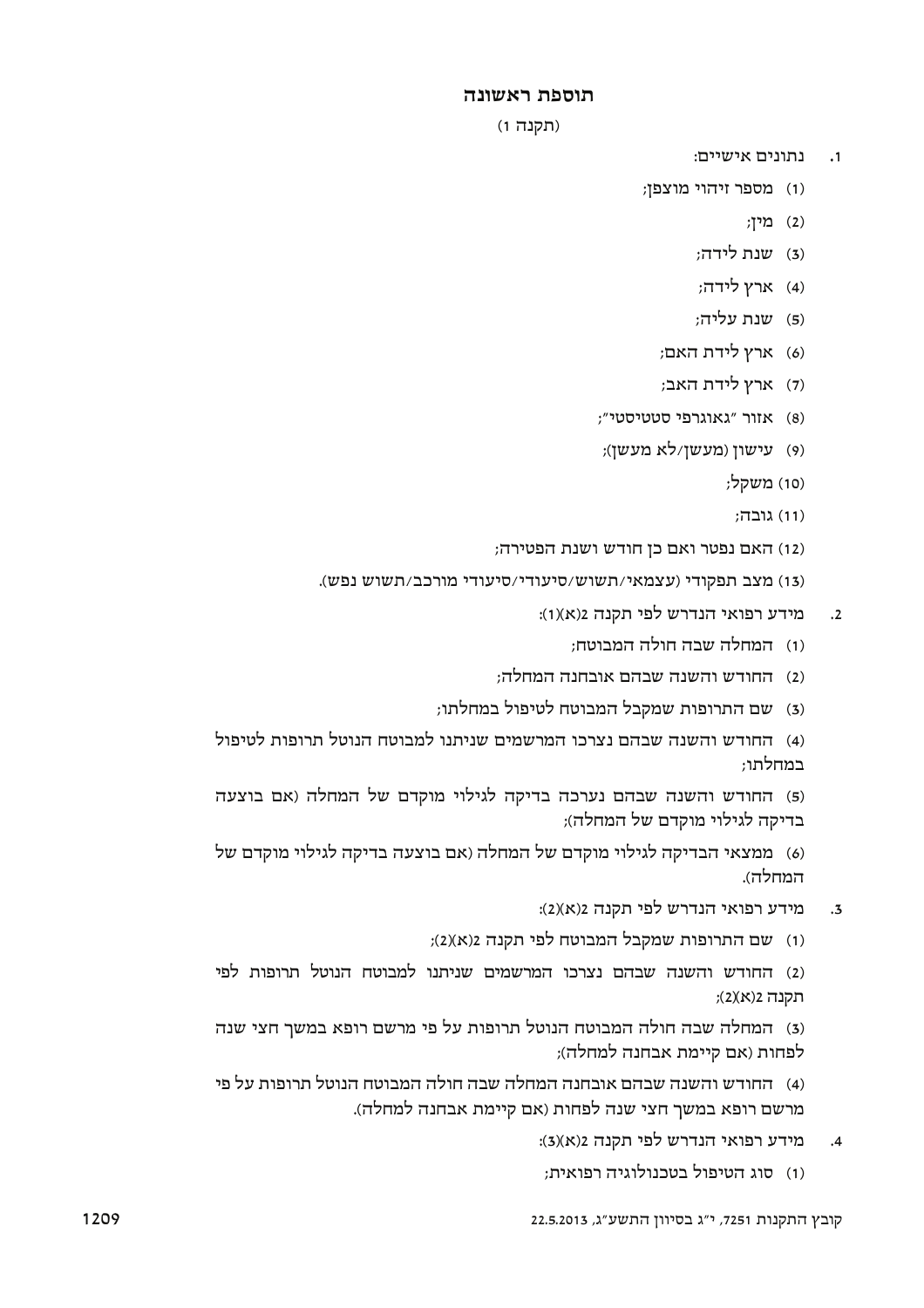(2) החודש והשנה שבהם עבר טיפול בטכנולוגיה רפואית:

(3) אבחנת המחלה שבה חולה המבוטח שעבר טיפול בטכנולוגיה רפואית (אם קיימת  $\kappa$ אבחנה למחלה

(4) החודש והשנה שבהם אובחנה המחלה שבה חולה המבוטח שעבר טיפול בטכנולוגיה רפואית (אם קיימת אבחנה למחלה).

5. מידע נוסף לגבי כל מבוטח שמתקיימים לגביו אחד או יותר מהתנאים המנויים בתקנה 2 -

(1) מדדים מעבדתיים עיקריים המעידים על פעילות המחלה או על מידת איזון המחלה (אם קיימת אבחנה למחלה);

- (2) האם בוצע מעקב אחר מהלך המחלה וסיבוכיה;
- (3) קיומם של גורמי סיכון ומחלות רקע הקשורים למהלך המחלה;
- (4) סיבוכים רפואיים שונים הקשורים למחלה בציון חודש ושנת האבחנה שלהם;

(5) החודש והשנה שבהם אושפז המבוטח בבית חולים מאז שמתקיימים בו אחד מז התנאים המנויים בתקנה 2 וסיבת האשפוז.

## תוספת שנייה

(תקנה 1(א)(1))

- (1) סוכרת וסיבוכיה:
	- (2) טרום סכרת:
	- (3) יתר לחץ דם;
- (4) מחלת לב איסכמית;
- KERSTURIO האירוע לבבי חריף (acute coronary syndrome)
	- (6) אי־ספיקת לב;
	- (7) אירועים מוחיים;
	- (8) מחלת ריאות כרונית:
		- $H(9)$ אסתמה:
		- (10) פרקינסון;
		- השמנה:  $(11)$
		- $f(X)$ , דיכאון
- ; דלקת כרונית של המעי<br/>, Inflammatory bowel diseases  $\left(13\right)$ 
	- (14) סיסטיק פיברוסיס;
		- (15) טרשת נפוצה;
		- שיתוק מוחיז:  $U(16)$ 
			- (17) אלצהיימר;
	- עודף שומנים בדם;<br>
	- (19) דלקות מפרקים כרוניות;